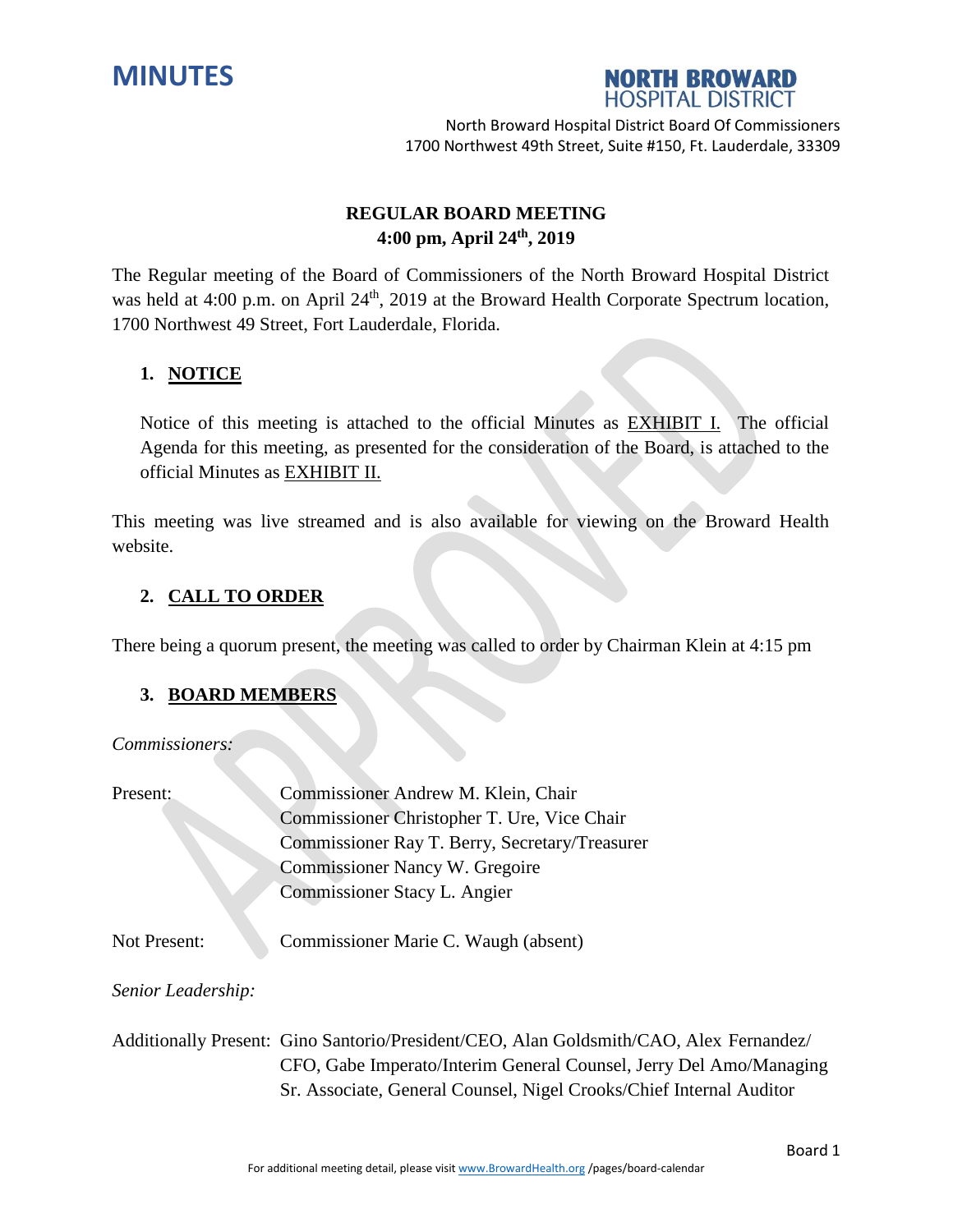



#### **4. THE PLEDGE OF ALLEGIANCE** Ray T. Berry

#### **5. PUBLIC COMMENTS**

- John DeGroot, who described himself as a prized winning journalist, spoke to the Board about how journalist could easily misinterpret the financial snapshot of the healthcare industry which in turn could cause problems for the organization. He circulated a financial document from the Agency for Healthcare Administration that was given to him by the editorial writer for the Sun-sentinel.
- Former Commissioner Joe Cobo suggested the Board consider hiring both candidates, one as chief legal officer and the other as general counsel.

#### **6. APPROVAL OF MINUTES**

1. Approve March 27, 2019 Regular Board meeting minutes.

**MOTION** It was *moved* by Commissioner Gregoire *seconded* by Commissioner Angier**,** to:

# **APPROVE THE REGULAR BOARD MEETING MINUTES, DATED MARCH 27, 2019.**

Motion *carried* unanimously.

#### **7. MEDICAL STAFF CREDENTIALING** – Dr. Andrew Ta

- 
- 7.2.) Broward Health Imperial Point 7.4.) Broward Health Medical Center
- 7.1.) Broward Health North 7.3.) Broward Health Coral Springs
	-

Dr. Ta, CMO, gave his monthly medical credentialing report for the month of April, 2019. He also reported on the elections that took place at Broward Health Coral Springs and Broward Health North and listed the new appointments. Broward Health Imperial Point did not hold elections, therefore the officers remained the same. Broward Health Medical Center did not hold elections, however they have new appointments that were listed.

- o Dr. Ta recognized Dr. Zingaro, the outgoing Chief of Staff at Broward Health Coral Springs, for his thirty-three years of service.
- o Dr. Ta recognized Dr. Maheshwari, the outgoing Chief of Staff at Broward Health North, for his years of service.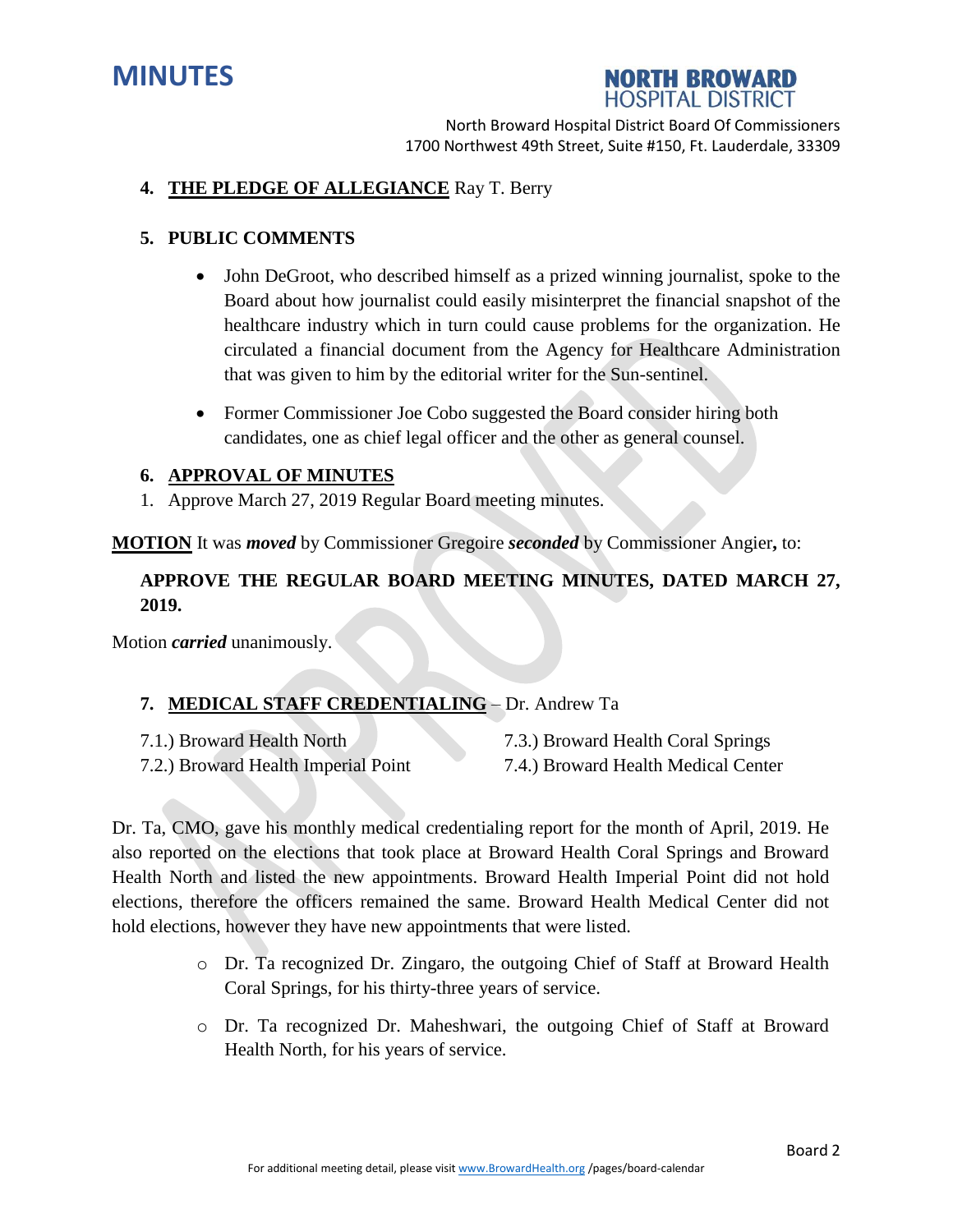



**MOTION** It was *moved* by Commissioner Gregoire, *seconded* by Commissioner Berry, to:

#### **APPROVE ITEMS (#7.1.) THROUGH (#7.4.) MEDICAL STAFF CREDENTIALING.**

Motion *carried* unanimously.

Chairman Klein noted that Dr. Kingsberg who was President of the Broward Medical Association, for being approved as a new member of Broward Health's medical staff.

#### **8. DISTINGUISHED PHYSICIAN AWARD**

Dr. Maheshwari presented the Distinguished Physician Award to Dr. Richard Foltz and highlighted his achievements. Dr. Maheshwari read a letter aloud that was received by the family of one of Dr. Foltz's patients. Dr. Foltz addressed the Board.

#### **9. CHIEF MEDICAL STAFF UPDATES (items 9.1.-9.4.)**

Medical staff updates were given by Dr. Maheshwari, Broward Health North, Dr. Jensen, Broward Health Imperial Point, Dr. Zingaro, Broward Health Coral Springs and Dr. Morrison, Broward Health Medical Center. Said reports highlighted each of the facilities' objectives, events and awards received over the past month since the Chiefs last reported.

Chairman Klein gave an update on the meeting that took place in Washington, DC, the day before. Those in attendance were Federal Monitor, Laura Ellis, her supervisors, Broward Health's Gino Santorio/District CEO, Brian Kozik/Chief Compliance Officer, Steve Forman/former Interim Chief Compliance Officer, Gabe Imperato/Interim General Counsel and Chairman Klein. He further shared that discussions were very productive and he anticipated more communication with the monitor and her supervisors going forward. Chairman Klein described the progress in the last six months as more of an enthusiasm that Broward Health's mission was being carried out. He welcomed Mr. Kozik in his new role as Chief Compliance Officer and Privacy Officer.

#### **10. PRESENTATIONS**

o President/CEO Update, Gino Santorio

Mr. Santorio presented his full monthly report highlighting the five pillars of the organization and progress at each of the facilities. A video of Broward Health Coral Springs' children's initiative was shared.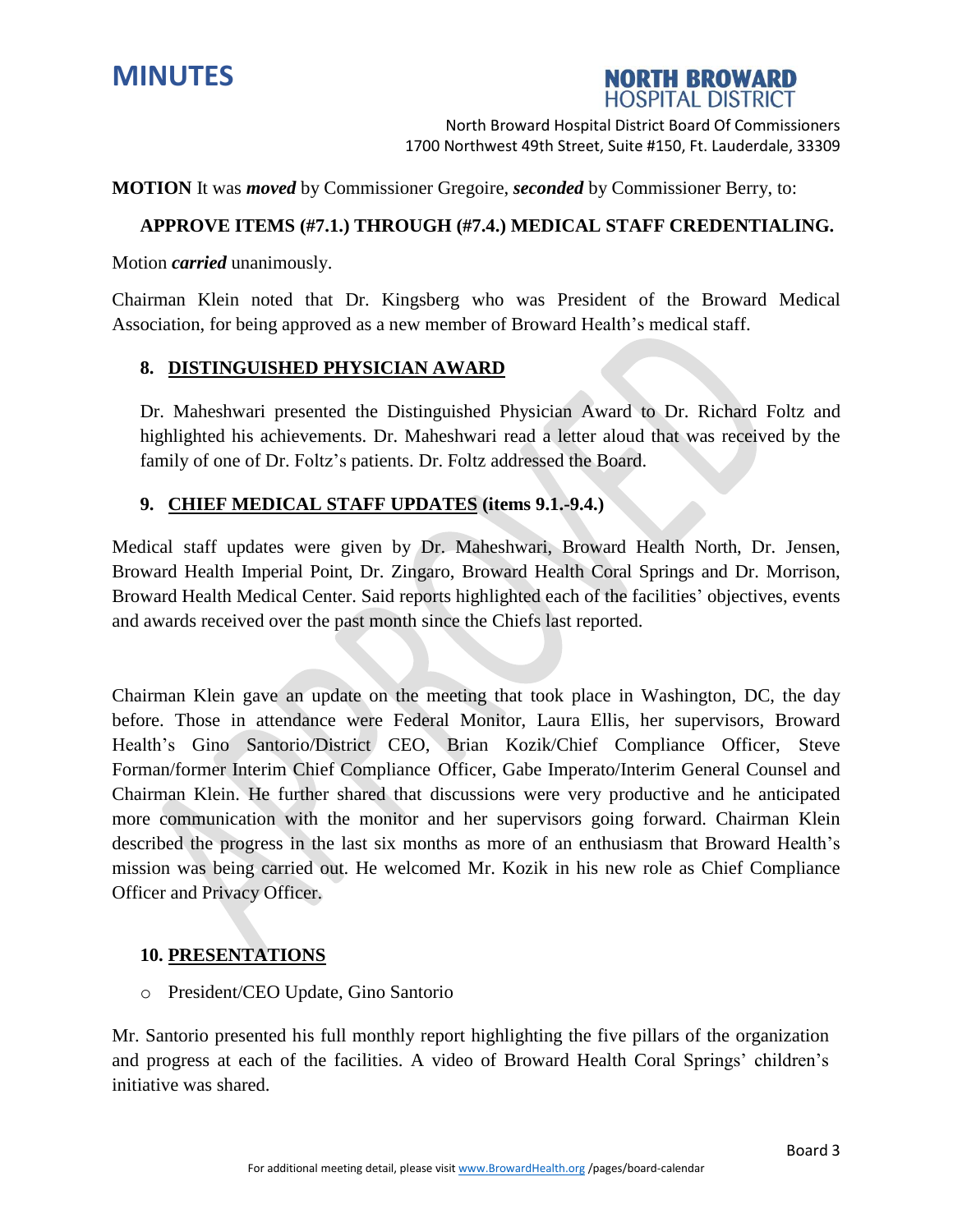



#### **11. CONSENT AGENDA**

- 11.1. Acceptance of the Interim Financial Statement for the month of March 2019
- 11.2. Broward Health North Security Install, Engle Construction
- 11.3. Broward Health Physician Group, Family Medicine Services, Dr. Asha Gupta
- 11.4. BHC/BHMC, Property Acquisition & Improvements, CEV Kirkiles, Inc.
- 11.5. Bylaw Amendment, Composition, QAOC Committee

**MOTION** It was *moved* by Commissioner Gregoire, *seconded* by Commissioner Ure, that:

# **THE BOARD OF COMMISSIONERS OF THE NORTH BROWARD HOSPITAL DISTRICT APPROVE ITEMS (11.1.) THROUGH (11.5.) ON THE CONSENT AGENDA.**

Motion *carried* unanimously.

#### **12. DISCUSSION AGENDA**

12.1. A Resolution Regarding Internal Audit Department Access to Information Discussion ensued on the last line of the resolution, *"This policy hereby supersedes, amends, replaces and repeals any previous conflicting policy or policies."* The Board agreed that the line should be added to the end of every resolution moving forward.

# **MOTION** It was *moved* by Commissioner Ure, *seconded* by Commissioner Gregoire, that: **THE BOARD PASS THE RESOLUTION REGARDING INTERNAL AUDIT DEPARTMENT'S ACCESS TO INFORMATION, AS PRESENTED.**

Motion *carried* unanimously.

Discussion ensued on the best mechanism to preserve resolutions. Mr. Santorio distinguished policies by two categories, the first being administrative policies dictated down by the Board and the second group are related to how administration governs its processes, applicable to compliance. Board policies would be tracked independently from the rest of Broward Health's policies moving forward.

12.2. A Resolution Establishing a Community Affairs and Philanthropy Committee

**MOTION** It was *moved* by Commissioner Ure, *seconded* by Commissioner Berry, that: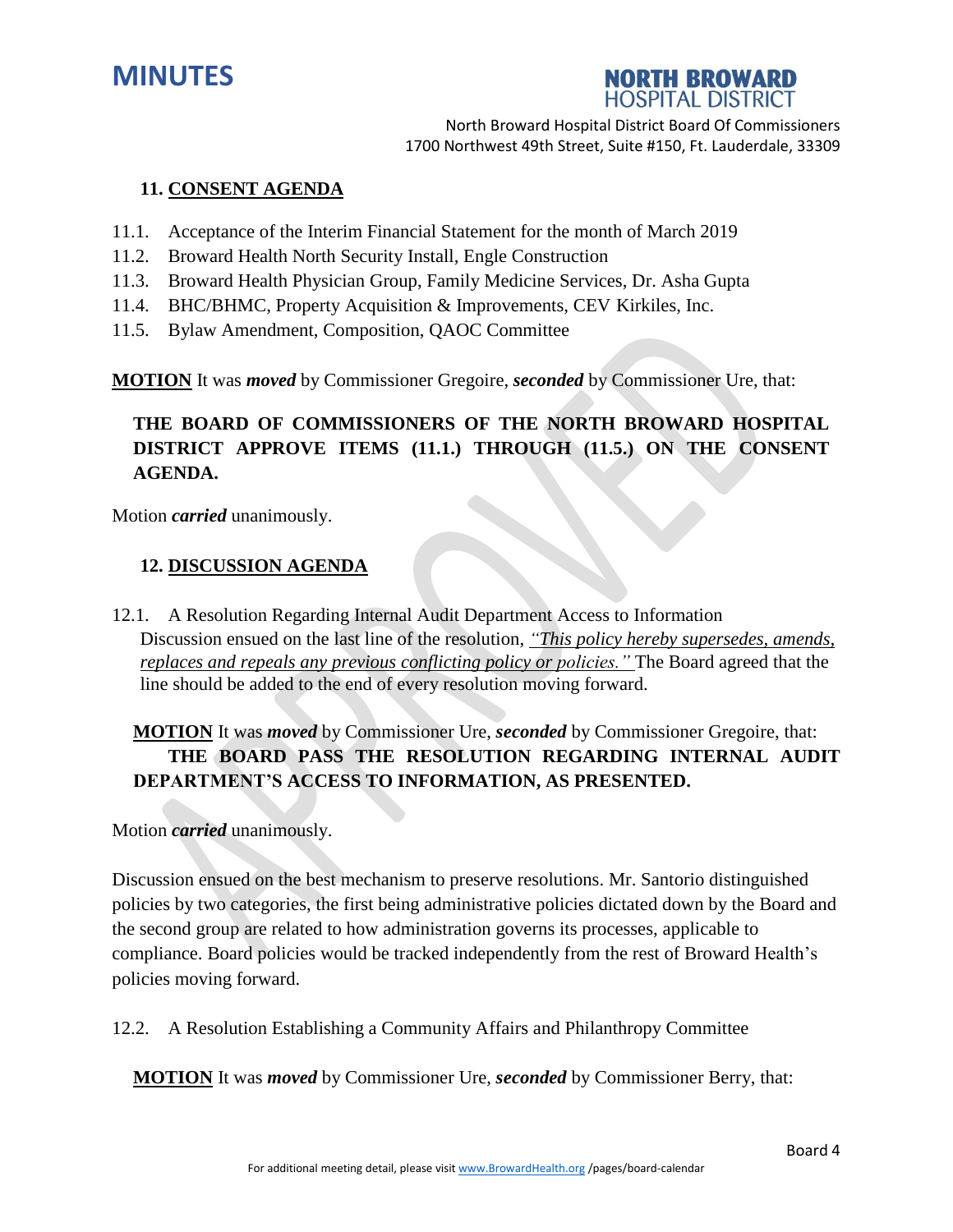



# **THE BOARD APPROVE THE RESOLUTION ESTABLISHING A COMMUNITY AFFAIRS OF PHILANTHROPY COMMITTEE, AS STATED IN THIS RESOLUTION.**

Discussion ensued regarding three proposed revisions to the resolution.

Commissioner Ure moved to amend motion, amendment *accepted* by Commissioner Berry, that:

# **ITEM THREE WOULD BE MODIFIED TO INDICATE THAT ONE MEMBER OF THE COMMITTEE WOULD BE THE SECRETARY/TREASURER OF THE BOARD OF COMMISSIONERS. THE SECOND REVISION WOULD BE THAT ONE OF THE TWO INDEPENDENT AT LARGE MEMBERS FROM THE COMMUNITY BE APPOINTED BY THE CEO. ITEM FIVE WOULD BE AMENDED TO INDICATE THAT ALL RECOMMENDATIONS EXCEEDING \$15,000 WOULD REQUIRE THE APPROVAL OF THE BROWARD HEALTH BOARD.**

Motion and amendment *carried* unanimously.

Mr. Santorio asked Ms. Courtney Berry, wife to Commissioner Berry, to stand up so that he and the committee could wish her a happy birthday.

12.3. General Counsel candidates for consideration

\* Chairman Klein opened the floor to public comments on item number 12.3.

**13.** Mr. Vicente Thrower asked the Board to highly consider the candidate that was local and best suited to move the system forward.

Discussion ensued regarding the consideration of hiring two positions. One position would be a General Counsel hire and the second a Chief Legal Officer position. Further dialogue was shared related to the qualifications, strengths and weaknesses between the two candidates.

**MOTION** It was *moved* by Commissioner Klein, *seconded* by Commissioner Ure, that: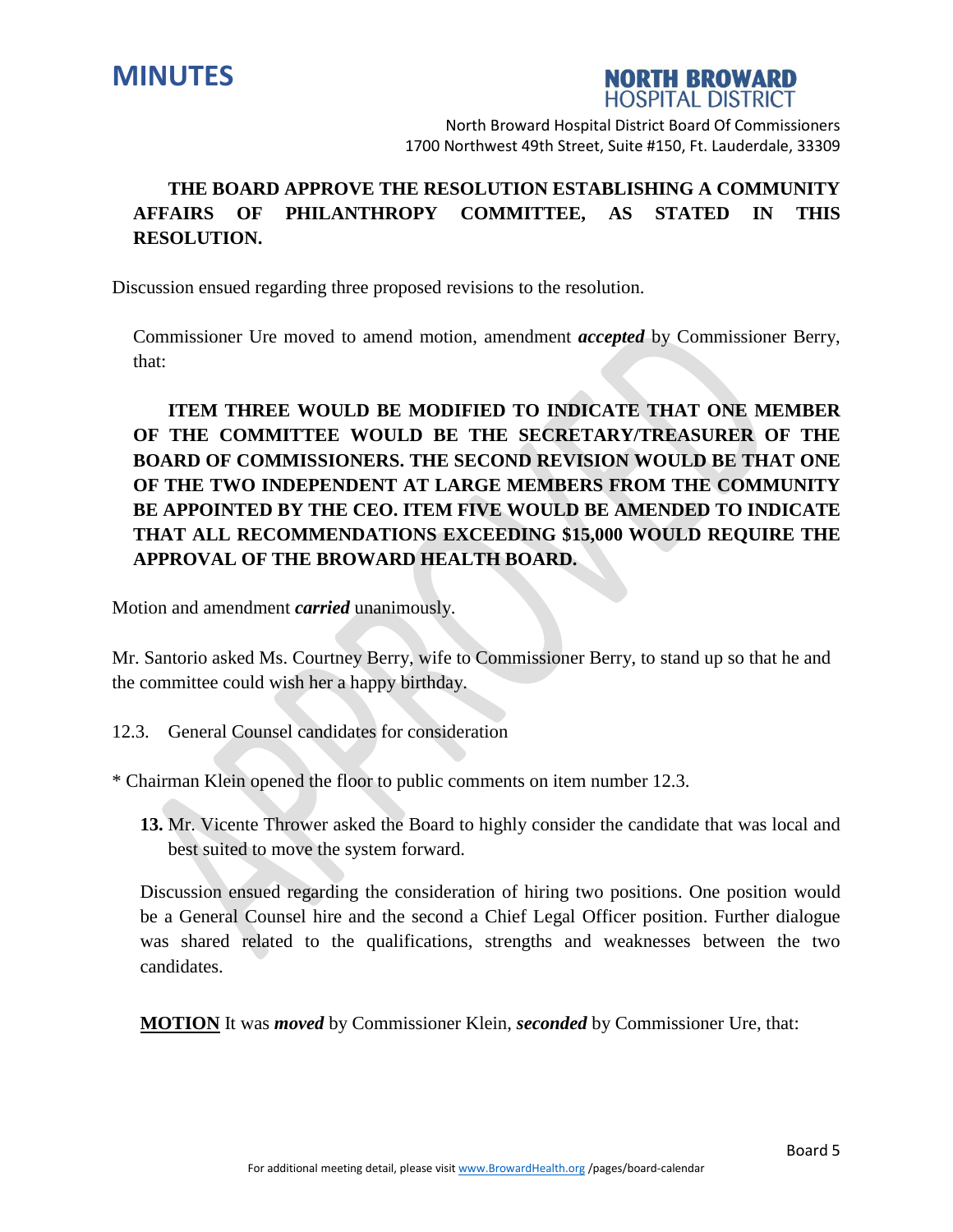



**THE BOARD OF COMMISSIONERS HIRE SHARI MCCARTNEY AS GENERAL COUNSEL, SUBJECT TO ANY FURTHER MOTIONS THAT THE BOARD WISHED TO MAKE, WITH REGARD TO INITIAL HIRES.**

## **ROLL CALL**

| COMMISSIONER ANDREW M. KLEIN YES    |  |
|-------------------------------------|--|
| COMMISSIONER CHRISTOPHER T. URE YES |  |
|                                     |  |
|                                     |  |
|                                     |  |

Motion *failed* 3 to 2.

**MOTION** It was *moved* by Commissioner Berry, *seconded* by Commissioner Angier, that:

**THE BOARD OF COMMISSIONERS HIRE LINDA EPSTEIN AS GENERAL COUNSEL.**

**ROLL CALL**

| COMMISSIONER ANDREW M. KLEIN YES    |  |
|-------------------------------------|--|
| COMMISSIONER CHRISTOPHER T. URE YES |  |
|                                     |  |
| COMMISSIONER NANCY W. GREGOIRE YES  |  |
| COMMISSIONER STACY L. ANGIER YES    |  |

Motion *carried* unanimously.

## **14. COMMENTS BY COMMISSIONERS**

Closing comments were given by the Board.